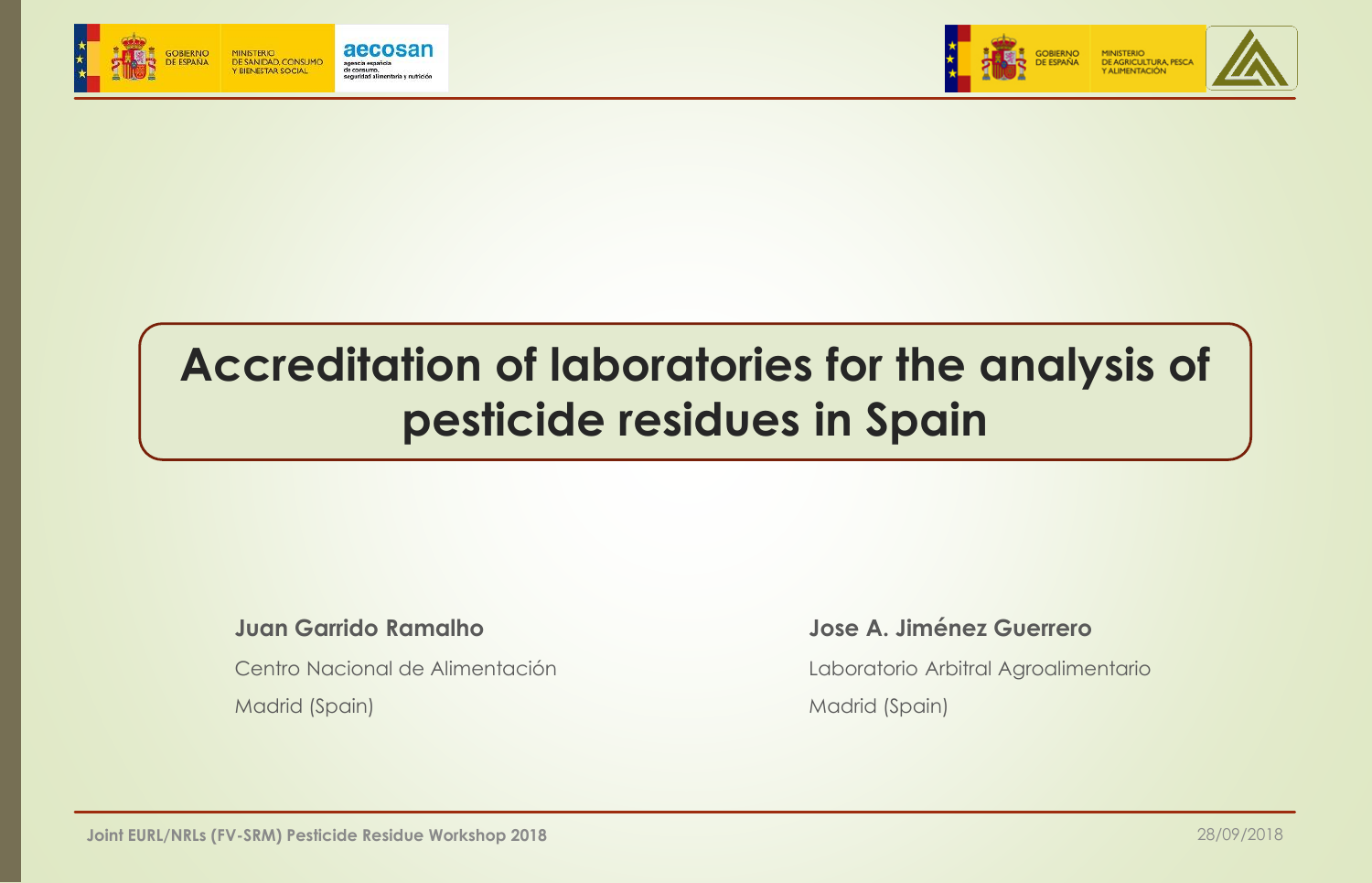



## **Accreditation of laboratories for the analysis of pesticide residues in Spain: Contents**

- Spanish National Reference Laboratories
- Accreditation of Spanish laboratories for the analysis of pesticide residues:
	- **Fixed scope**
	- **Flexible scope (NT-19)**
- Reference laboratories in agrifood area: participation in the accreditation system (NT-55)
- Main difficulties encountered with the accreditation body (summary)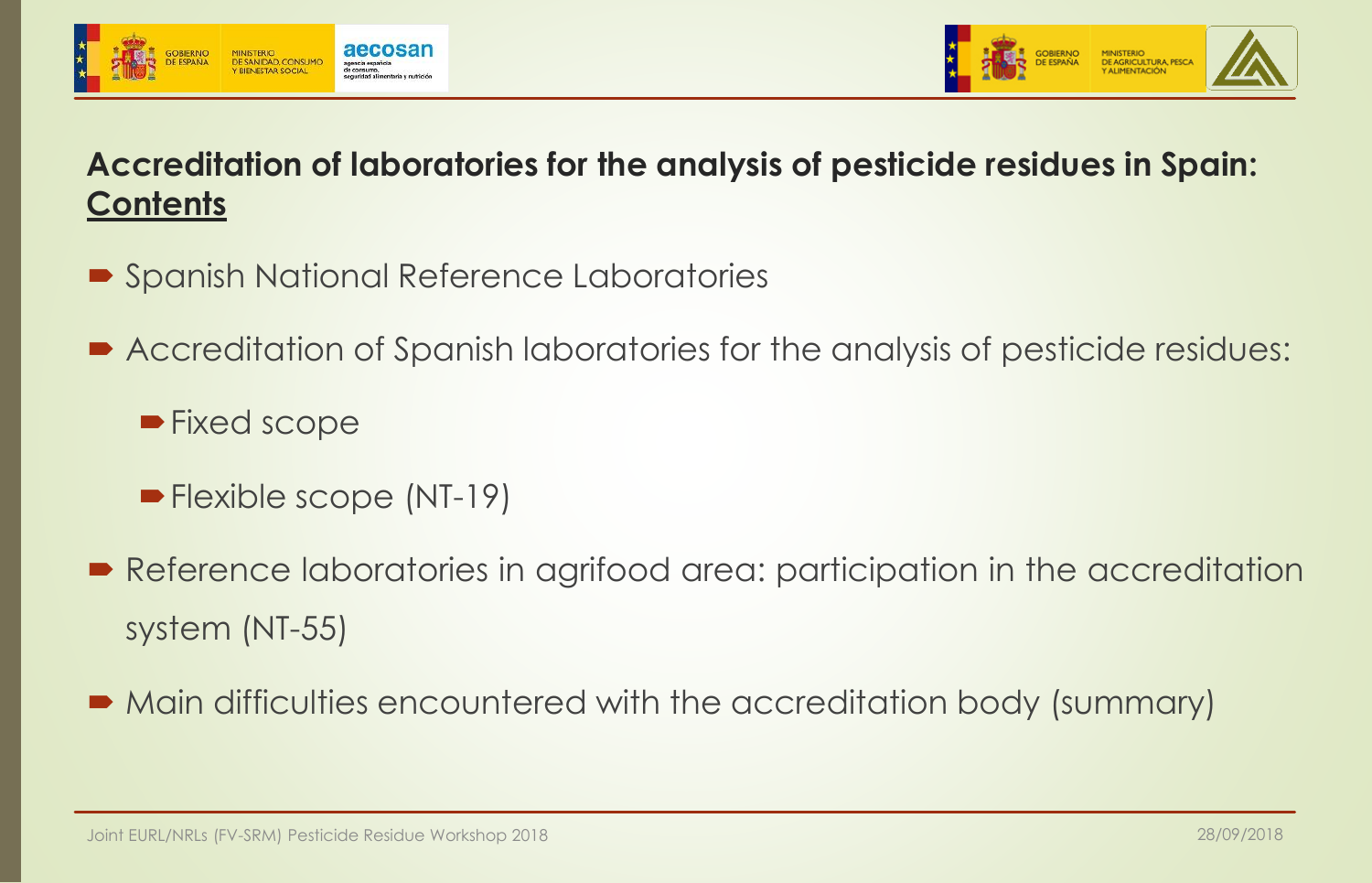



# **Spanish National Reference Laboratories**

- **Regulation (EU) 2017/625** on official controls and other official activities performed to ensure the application of food and feed law, rules on animal health and welfare, plant health and plant protection products (**Official Control Regulations**):
	- Article 100: Designation of National Reference Laboratories
	- Article 101: Responsibilities and tasks of National Reference Laboratories

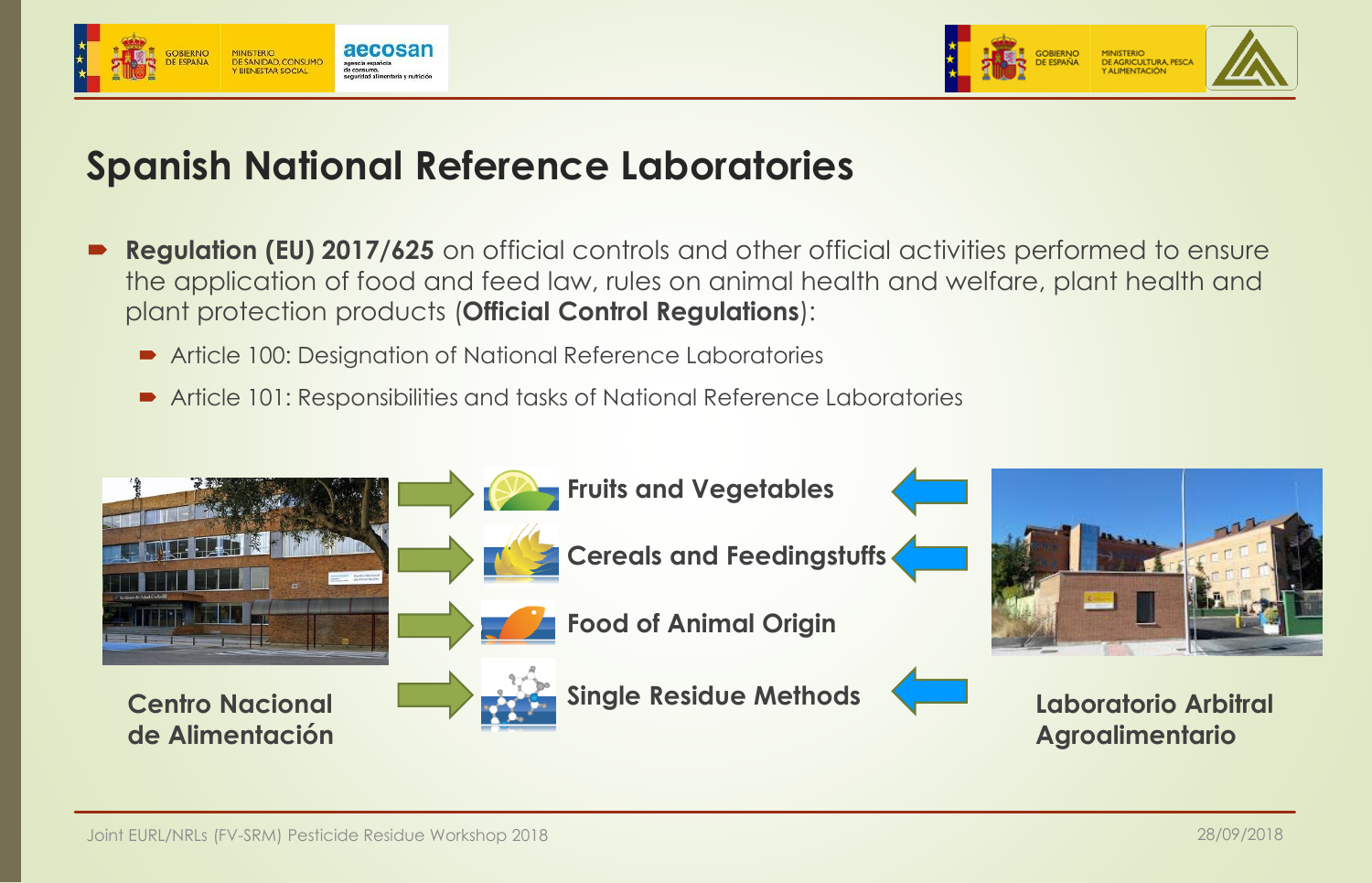



# **Spanish National Reference Laboratories**

#### **Spanish Official Laboratories Network (CNA)**

| Servicio de Seguridad y Control de la Producción Agraria de la Generalitat Valenciana-EURL         | Valencia             |
|----------------------------------------------------------------------------------------------------|----------------------|
| Centro Nacional de Alimentación (AECOSAN) - LNR                                                    | Majadahonda (Madrid) |
| Laboratorio Arbitral Agroalimentario (MAPAMA) - LNR                                                | Madrid               |
| Laboratorio Regional del Gobierno de La Rioja                                                      | Logroño              |
| Navarra de Servicios y Tecnología, S.A. (Nasertic)                                                 | Villava (Navarra)    |
| Laboratorio Agrario Regional. Consejería de Agricultura y Ganadería de la Junta de Castilla y León | Burgos               |
| Laboratorio Regional Agroalimentario y Ambiental de Castilla La Mancha. Consejería de Agricultura  | Toledo               |
| Agència Salut Pública de Barcelona                                                                 | <b>Barcelona</b>     |
| Laboratorio de Salud Pública (Madrid Salud). Ayuntamiento de Madrid                                | <b>Madrid</b>        |
| Laboratorio de Salud Pública de Valencia                                                           | Valencia             |
| Laboratori de Salud Pública de Palma                                                               | Palma de Mallorca    |
| Laboratorio de salud Pública de Cuenca                                                             | <b>Cuenca</b>        |
| Laboratorio de salud Pública de Almería                                                            | <b>Almería</b>       |
| Laboratorio de salud Pública de Badajoz                                                            | Badajoz              |
| Laboratorio Normativo de salud Pública de Bilbao                                                   | Derio (Bilbao)       |
| Laboratorio de Saúde Pública de Galicia. Laboratorio de Lugo                                       | Lugo                 |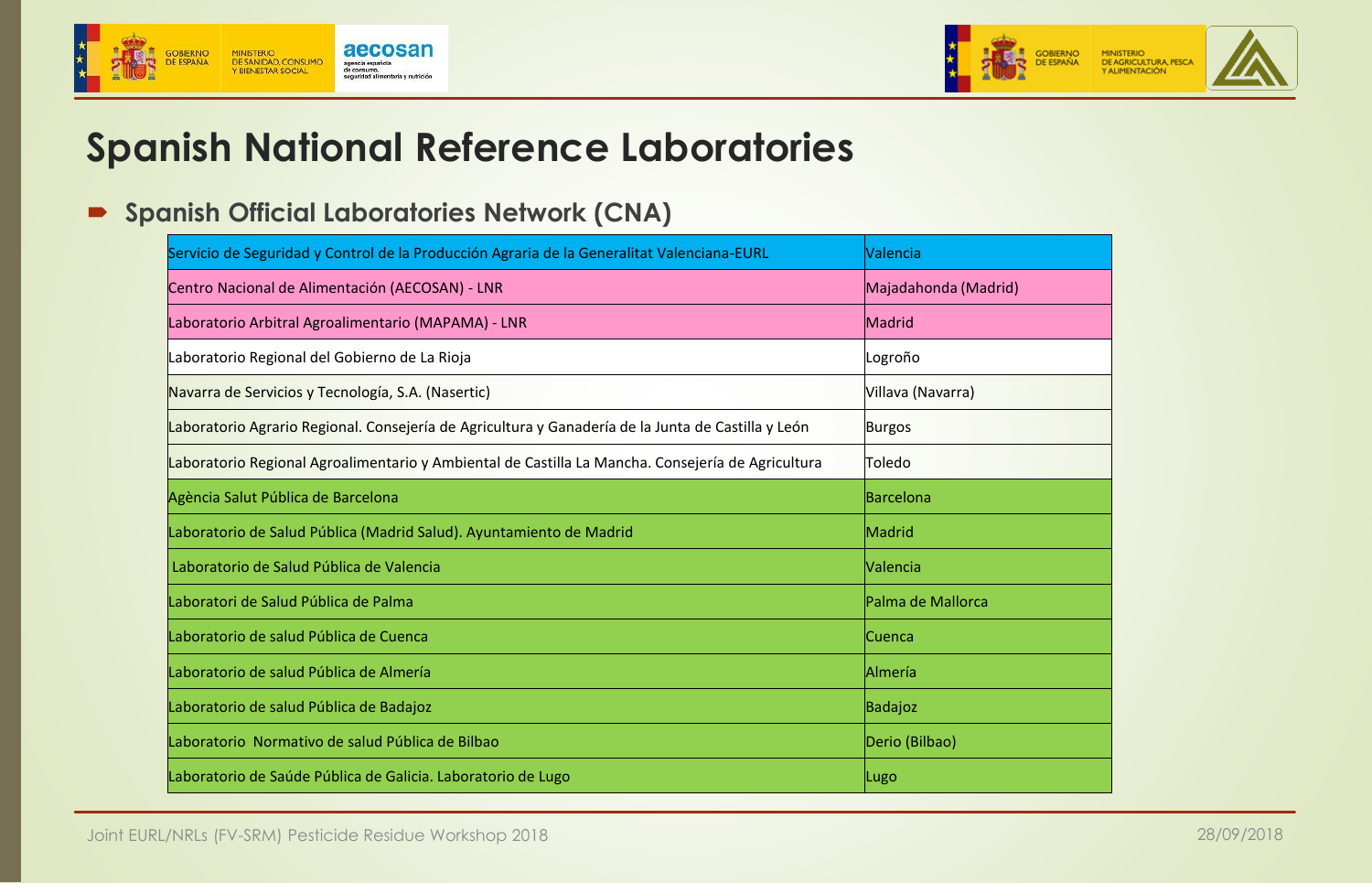



# **Spanish National Reference Laboratories**

#### **Spanish Official Laboratories Network (LAA)**

| Servicio de Seguridad y Control de la Producción Agraria de la Generalitat Valenciana-EURL                | Valencia                     |
|-----------------------------------------------------------------------------------------------------------|------------------------------|
| Centro Nacional de Alimentación (AECOSAN) - LNR                                                           | Majadahonda (Madrid)         |
| Laboratorio Arbitral Agroalimentario (MAPAMA) - LNR                                                       | Madrid                       |
| Laboratorio Regional del Gobierno de La Rioja                                                             | Logroño                      |
| Navarra de Servicios y Tecnologías, S.A. (Nasertic)                                                       | Villava (Navarra)            |
| Laboratorio Agrario Regional. Consejería de Agricultura y Ganadería de la Junta de Castilla y León        | <b>Burgos</b>                |
| Laboratorio Regional Agroalimentario y Ambiental de Castilla La Mancha. Consejería de Agricultura         | Toledo                       |
| Instituto Tecnológico de Canarias. S.A. Laboratorio de Residuos                                           | Agüimes (Las Palmas)         |
| Laboratori Agroalimentari. Generalitat de Catalunya                                                       | Cabrils (Barcelona)          |
| Laboratorio Agrario y Fitopatológico de Galicia                                                           | Mabegondo (A Coruña)         |
| Laboratorio Agroalimentario de Extremadura                                                                | <b>Cáceres</b>               |
| Laboratorio Agroalimentario de Córdoba. Junta de Andalucía                                                | Córdoba                      |
| Laboratorio Agroalimentario de Granada. Junta de Andalucía                                                | Atarfe (Granada)             |
| Laboratorio Agroambiental de Aragón                                                                       | Zaragoza                     |
| Laboratorio Agroalimentario y de Sanidad Animal de Murcia                                                 | Murcia                       |
| Laboratorio de pesticidas de Fraisoro (Zizurkil)                                                          | Zizurkil (Guipuzcoa)         |
| Laboratorio de Producción y Sanidad Vegetal de Almería. Junta de Andalucía                                | Mojonera (Almeria)           |
| Laboratorio de Producción y Sanidad Vegetal de Jaén. Junta de Andalucía                                   | Mengibar (Jaén)              |
| Laboratorio de Sanidad Vegetal de Asturias                                                                | Oviedo (Asturias)            |
| Servicio Laboratorio y Control de Cantabria                                                               | Santander                    |
| Laboratorio del Servicio de Inspección de la Dirección Provincial de Comercio de Almería                  | Almería                      |
| Laboratorio del Servicio de inspección SOIVRE de Valencia                                                 | <b>Valencia</b>              |
| Laboratorio del Servicio de Inspección SOIVRE. Dirección Territorial de Comercio de Santa Cruz deTenerife | <b>Sta. Cruz de Tenerife</b> |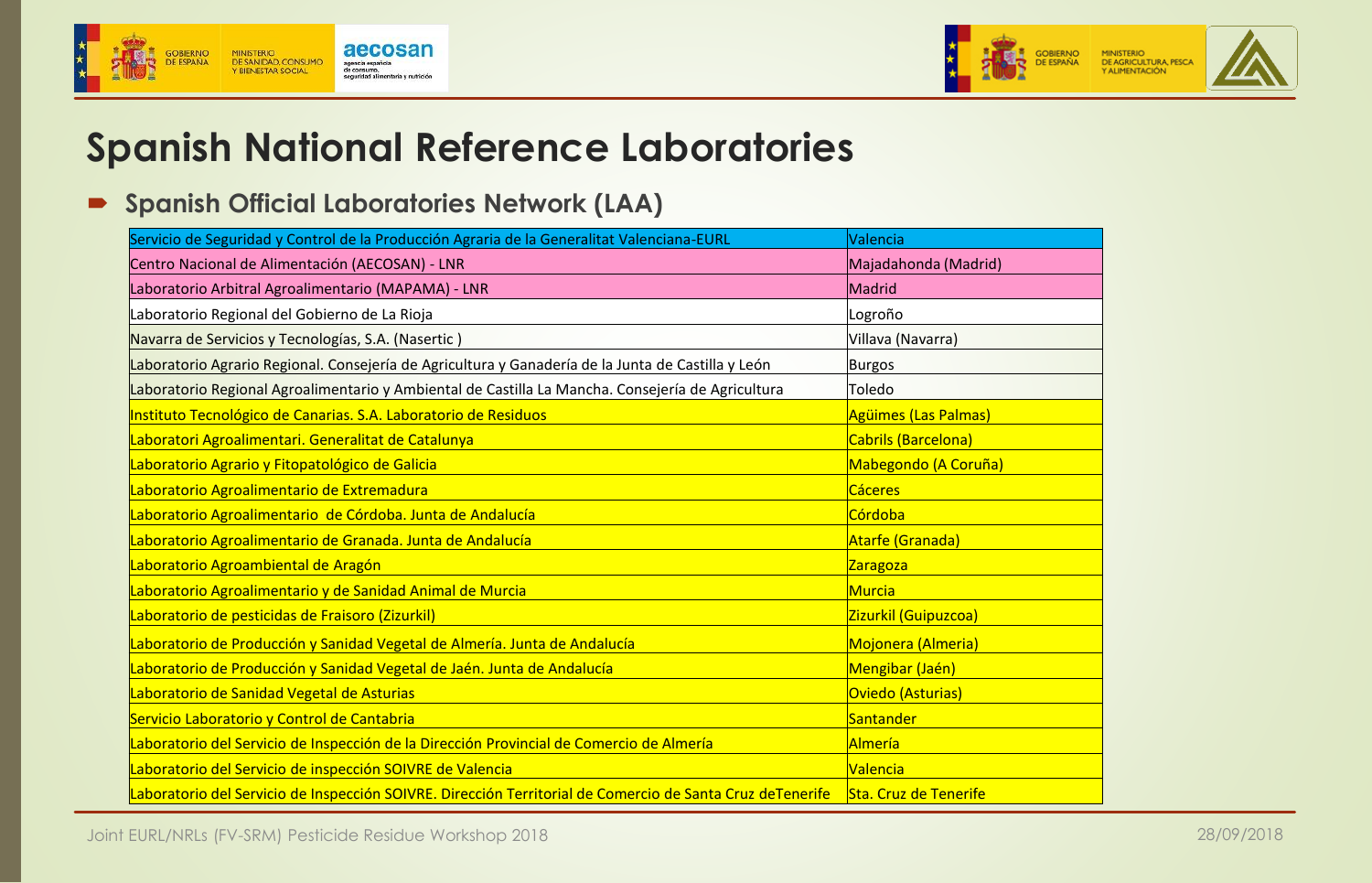



### **Accreditation of Spanish laboratories for the analysis of pesticide residues**

#### **Regulation (EU) 2017/625 (Official Control Regulations)**:

- Article 37: Designation of Official Laboratories
	- 4e. The competent authorities may only designate as an **official laboratory** a laboratory which opperates in accordance with the standard **EN ISO/IEC 17025** and is **accredited** in accordance with that standard **by a national accreditation body** operating in accordance with Regulation (EC) No 765/2008.

#### **Spanish National Accreditation Body: Entidad Nacional de Acreditación (ENAC): [www.enac.es](http://www.enac.es/)**

■ ENAC is a signatory of all international agreements of the EA (European Cooperation for [Accreditation\),](http://www.european-accreditation.org/) ILAC (International Laboratory Accreditation [Cooperation\)](http://ilac.org/) and IAF (International [Accreditation](http://www.iaf.nu/) Forum).



 **Standard EN ISO/IEC 17025:2017 General requirements for the competence of testing and calibration laboratories.**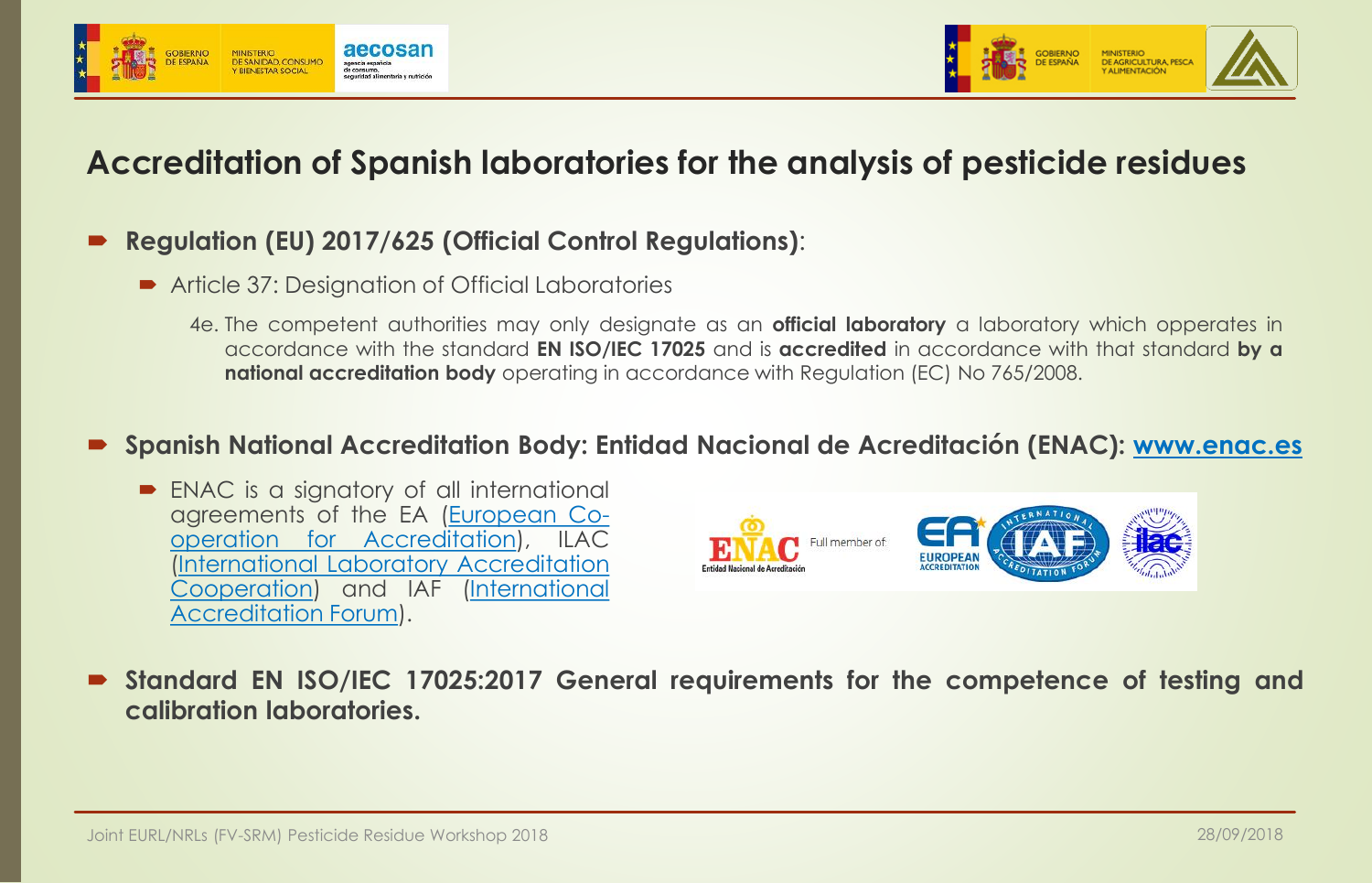



### **Accreditation of Spanish laboratories for the analysis of pesticide residues: relevant documents**

- **Standard EN ISO/IEC 17025:2017 General requirements for the competence of testing and calibration laboratories.**
- [CGA-ENAC](https://www.enac.es/documents/7020/b7e24234-daba-4a62-9652-76eb7e96db30) LEC Rev. 8 General criteria for the accreditation of testing and calibration laboratories according to Standard UNE-EN ISO/IEC 17025 (September 2018)
- [PAC-ENAC](https://www.enac.es/documents/7020/5054bb49-cf0d-4346-b191-61ffcf8521ec) LEC Rev. 6 Laboratory accreditation procedure (May 2018)
- [NT](https://www.enac.es/documents/7020/d3b14f16-55ed-424f-b12c-674764c1d8e8) 03 Rev. 6 ENAC policy on Proficiency Testing (June 2018)
- [G-ENAC](https://www.enac.es/documents/7020/55d344fa-35e1-4320-9cba-307e0f3704a1) 14 Rev. 1 Guide on participation in proficiency tests schemes (September 2008)
- [NT](https://www.enac.es/documents/7020/9eb9c88c-df77-4f55-bfef-f1cc44161d46) 18 Rev. 1 Testing laboratories: Accreditation for testing categories (June 2004)
- **[NT](https://www.enac.es/documents/7020/eed330e7-bfef-47c0-b624-817c4589d1db) - 19 Rev. 3 Testing laboratories: Accreditation for pesticide residue analysis in agrifood products** (June 2011)
- **[NT](https://www.enac.es/documents/7020/bcbc1b33-2fa0-47d0-b489-3f3e8329a04f) - 55 Rev. 2 Reference laboratories in agrifood area: policy on participation in the accreditation system** (March 2018)
- $\blacksquare$  [NT](https://www.enac.es/documents/7020/b14da0db-229e-45b2-bc09-5091a7ff149e) 86 Rev. 2 Test methods: expression and modification of the scope of accreditation in accredited laboratories according to ISO/IEC 17025 (September 2018)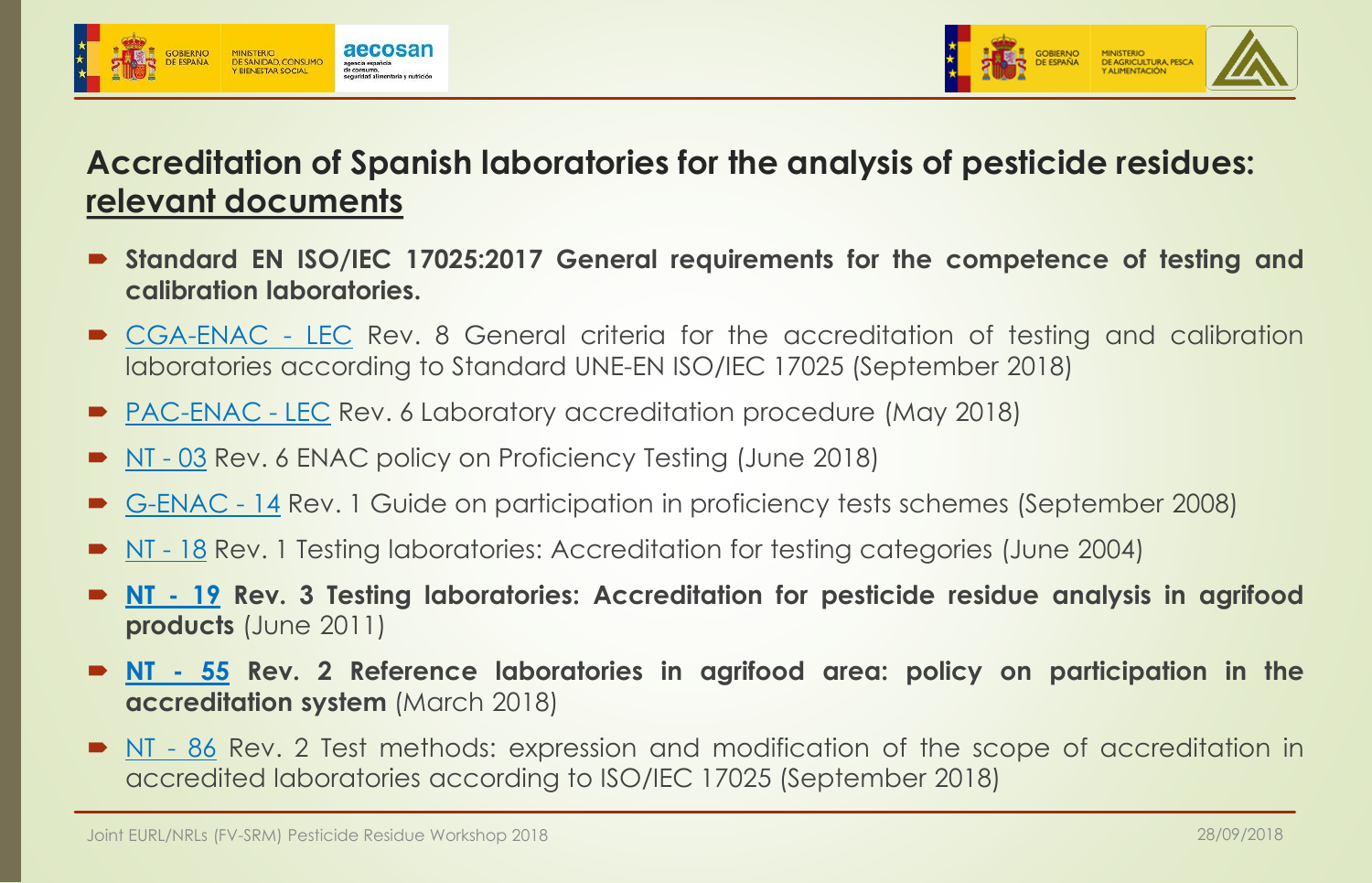



**Accreditation of Spanish laboratories for the analysis of pesticide residues: scope types**

| <b>Pesticides</b> | <b>Commodities</b> | Scope           |
|-------------------|--------------------|-----------------|
| <b>Fixed</b>      | <b>Fixed</b>       | <b>FIXED</b>    |
| <b>Fixed</b>      | Open               |                 |
| Open              | <b>Fixed</b>       | <b>FLEXIBLE</b> |
| <b>Open</b>       | Open               |                 |

#### **General requirements:**



- **Standard EN ISO/IEC 17025:2017** General requirements for the competence of testing and calibration laboratories. **SCOPE FLEXIBLE** 
	- **[NT](https://www.enac.es/documents/7020/eed330e7-bfef-47c0-b624-817c4589d1db) - 19** Rev. 3 Testing laboratories: Accreditation for pesticide residue analysis in agrifood products



**SCOPE**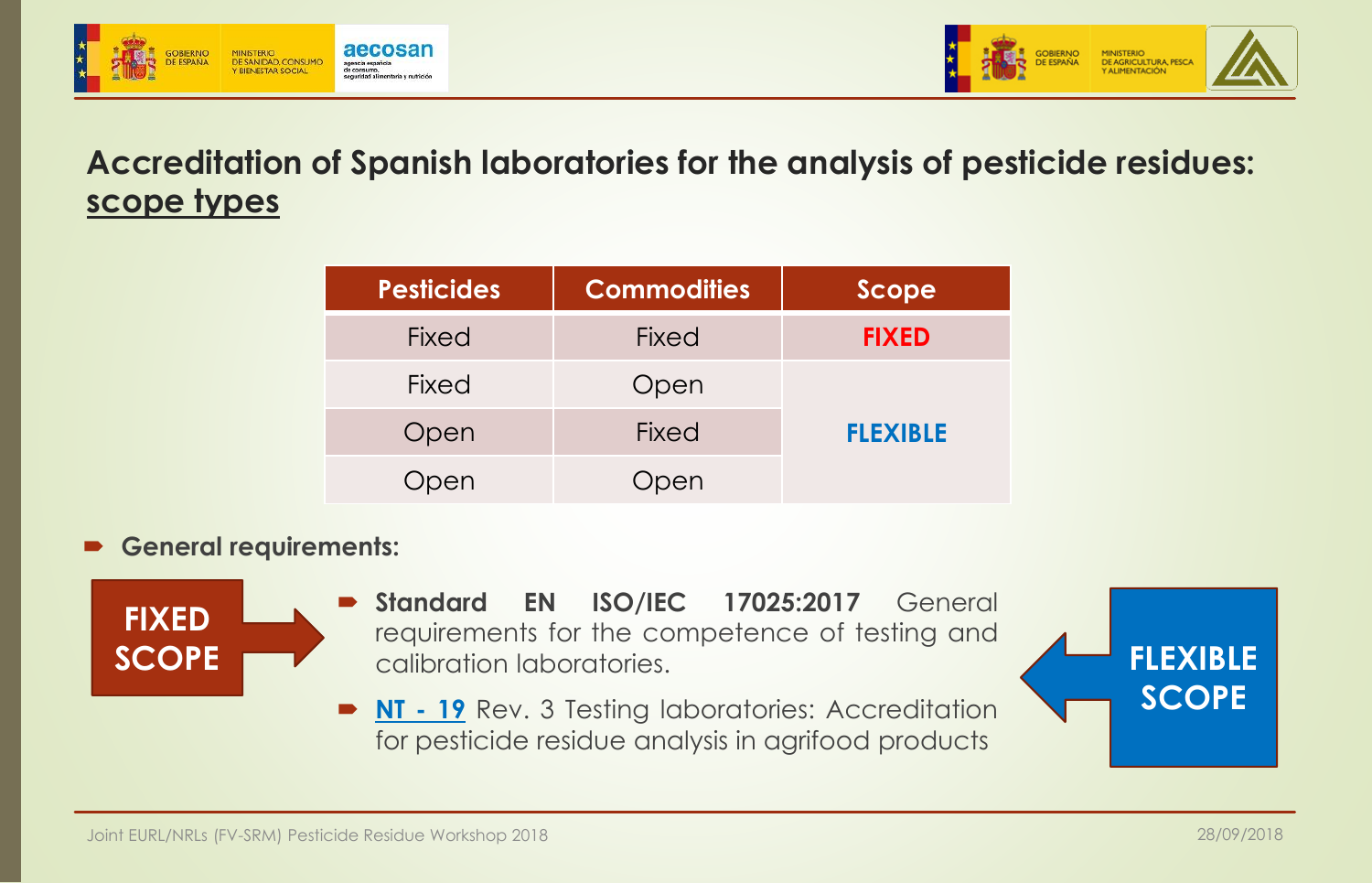

**DE AGRICULTURA, PESC** 

### **Accreditation of Spanish laboratories for the analysis of pesticide residues. Fixed scope: advantages and drawbacks**

- **Scope of accreditation: simpler management**
- **Analyzing pesticides and/or commodities not included in the scope of accreditation is not possible (Official Control Programs, private customers).**
- **Extension of the scope of accreditation: audit of the accreditation body (ENAC) required**
	- **Increase in response time**
	- **Additional costs**







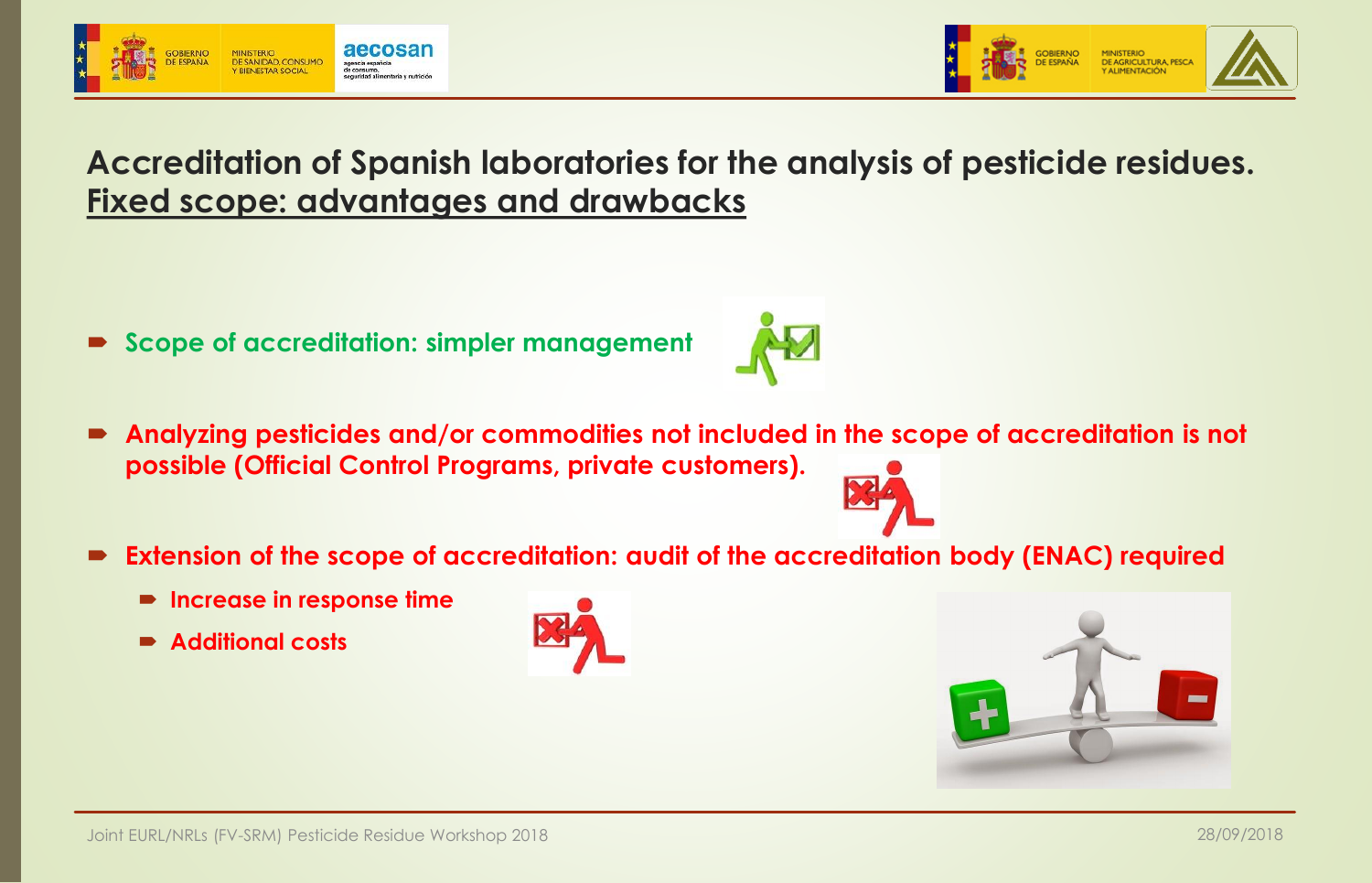



**Accreditation of Spanish laboratories for the analysis of pesticide residues. Flexible scope: testing categories**

- [NT](https://www.enac.es/documents/7020/9eb9c88c-df77-4f55-bfef-f1cc44161d46) 18 Rev. 1 Testing laboratories: Accreditation for testing categories
- **[NT](https://www.enac.es/documents/7020/eed330e7-bfef-47c0-b624-817c4589d1db) - 19 Rev. 3 Testing laboratories: Accreditation for pesticide residue analysis in agrifood products**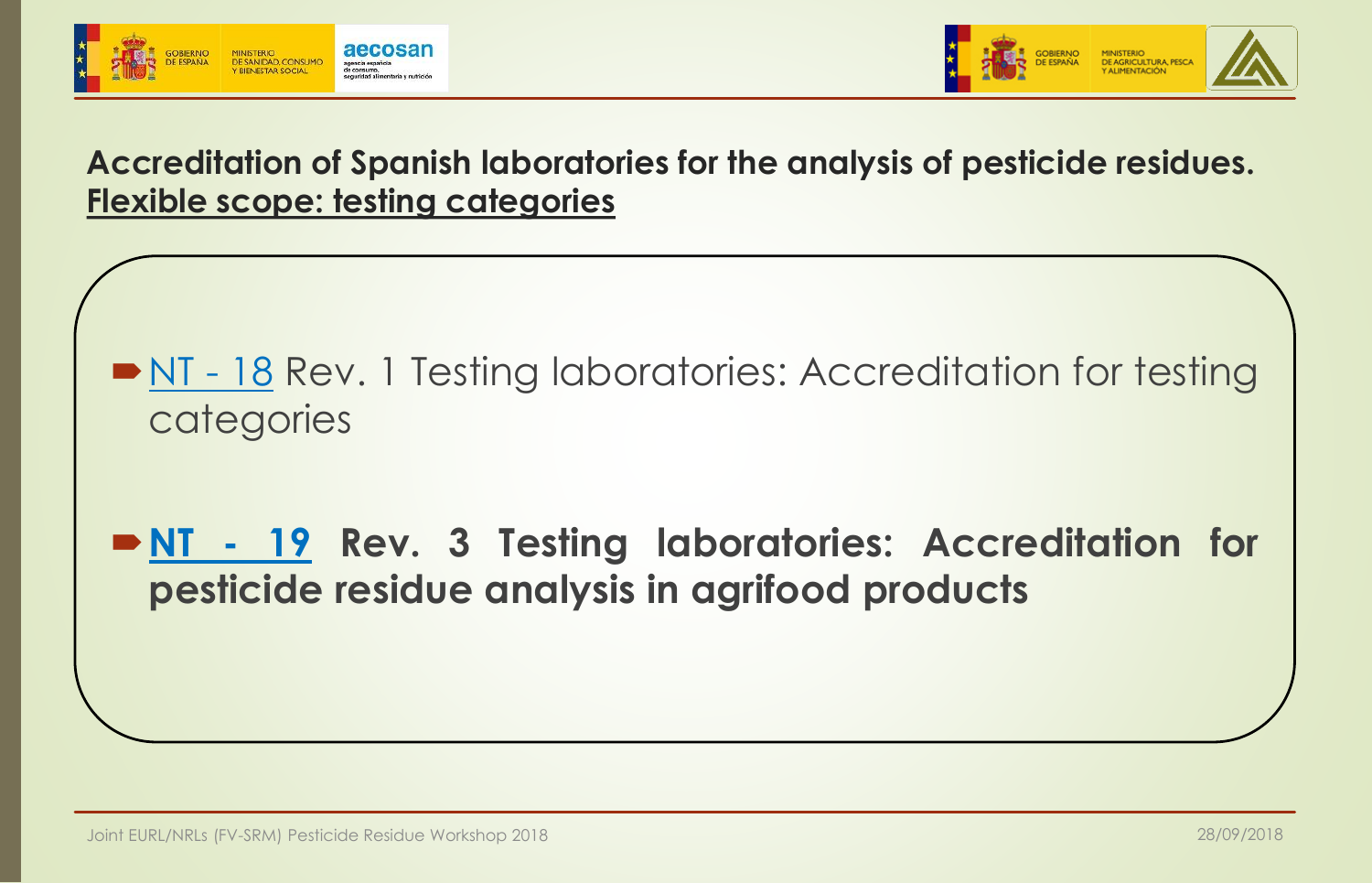



### **Accreditation of Spanish laboratories for the analysis of pesticide residues. Flexible scope: NT-19**

- **Purpose**: to describe **ENAC criteria** to be taken into account in the **evaluation of testing laboratories** requesting **flexible accreditation for analysis of pesticide residues in agri-food products** (plant products, food, feedingstuffs, plant material such as leaves, branches, etc.) as testing categories.
- Also applies to accreditation requests considered as an **intermediate situation**:
	- only commodities
	- only pesticides
- **The laboratory must have an extensive experience in carrying out a number of specific analyses sufficiently representative of the category to qualify for this type of flexible scope.**

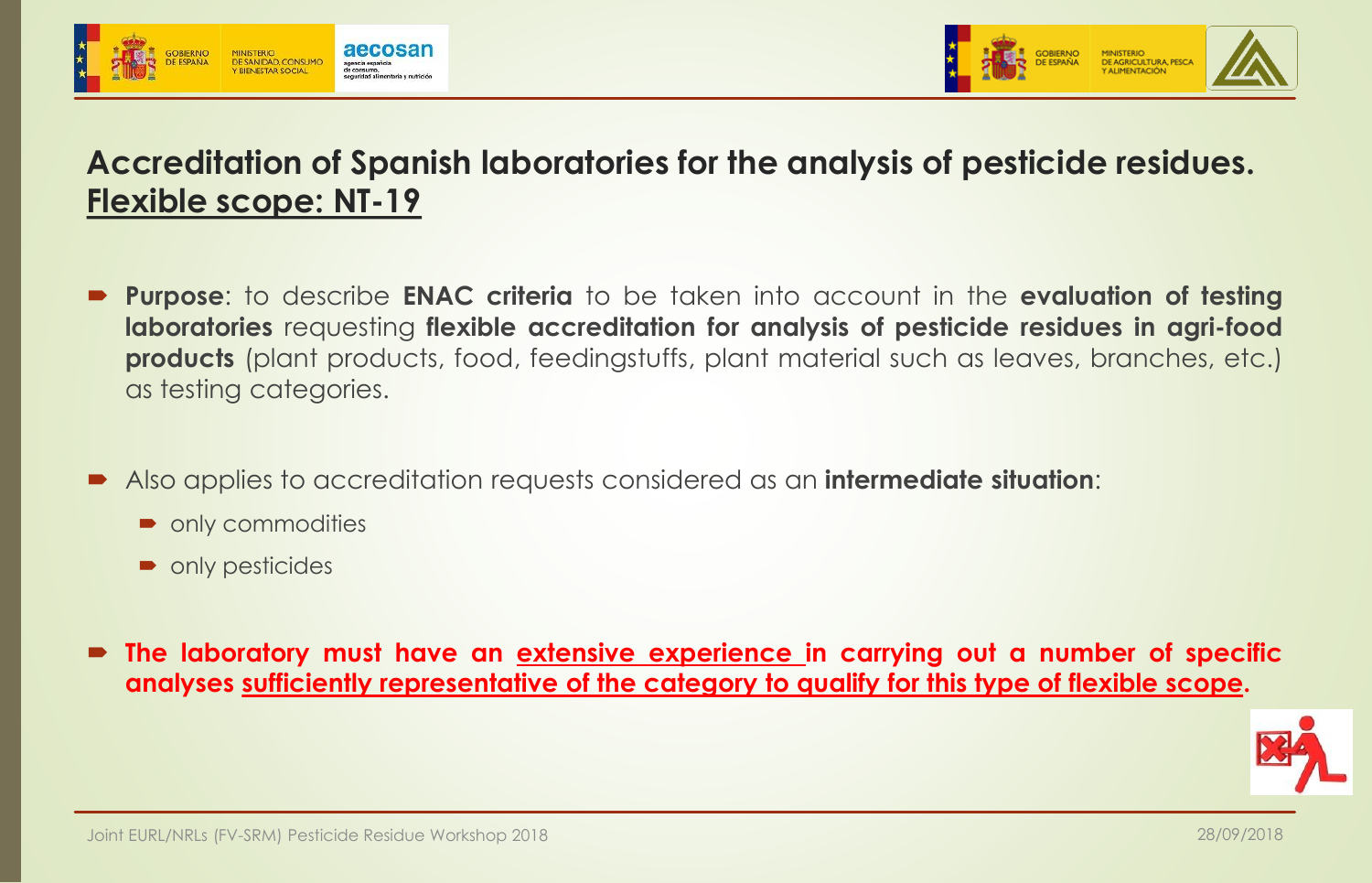



### **Accreditation of Spanish laboratories for the analysis of pesticide residues. Flexible scope (NT-19): scope of accreditation**

- **Technical accreditation annex** will include:
	- Product to be tested: **commodity group(s)**
	- **Test: 'pesticide residues' and analytical technique**
	- Analytical method: **Standard Operating Procedure** (SOP), according to internal rules of the **laboratory**
	- Reference to '**Public List of Tests**' (*Lista Pública de Ensayos*, **LPE**)



[https://www.enac.es/documents/7020/8a0f5a1](https://www.enac.es/documents/7020/8a0f5a13-a3b6-41a4-8919-ceb9c671aad0) 3-a3b6-41a4-8919-ceb9c671aad0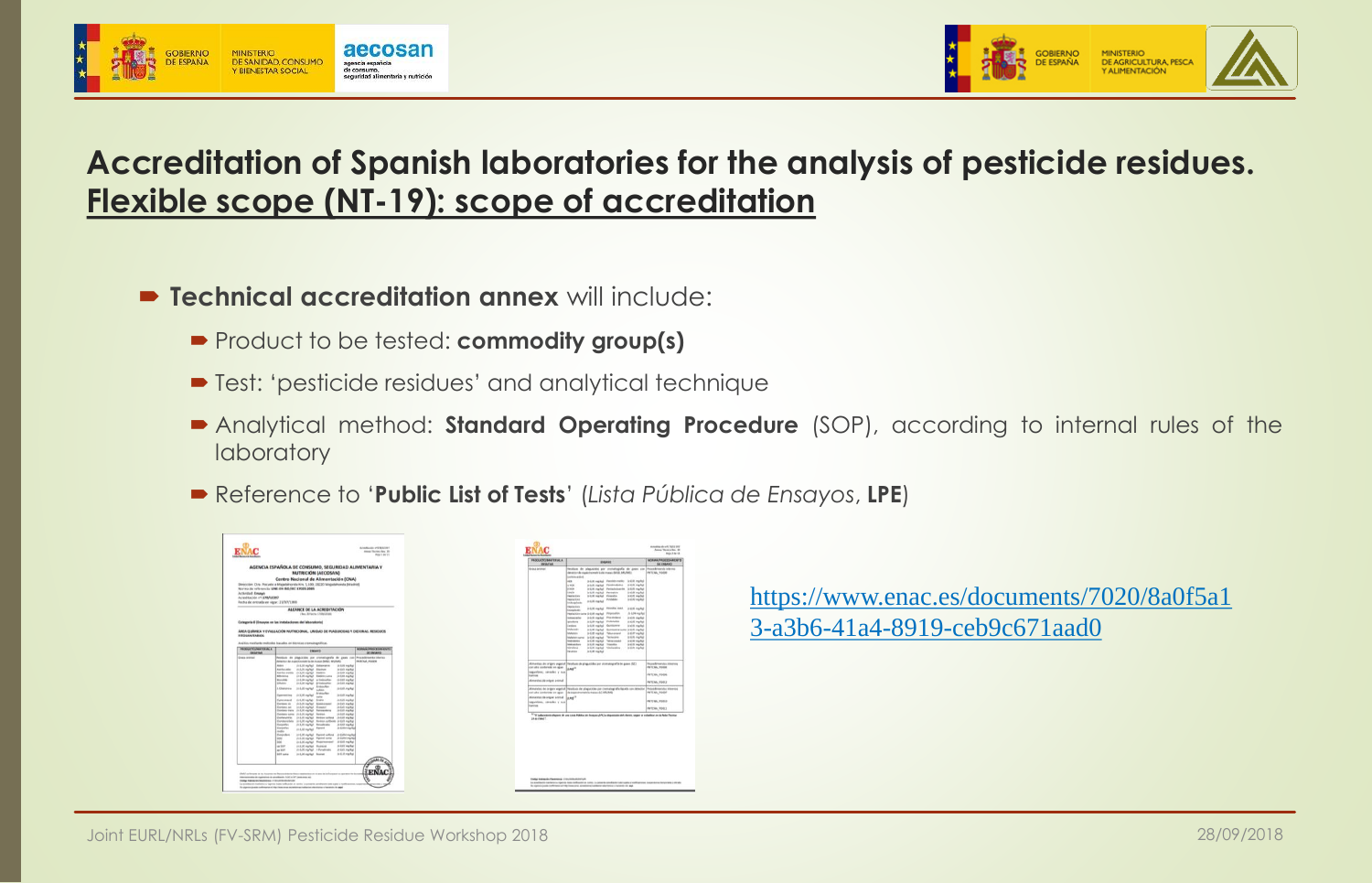



### **Accreditation of Spanish laboratories for the analysis of pesticide residues. Flexible scope (NT-19): Public List of Tests (LPE)**

- Public document prepared, reviewed and controlled by the laboratory
- Validated or checked commodities and pesticides
- Limit of quantification pesticide/commodity
- It must be provided by the laboratory to customers who request it
- Systematic update based on the validations and checks made
- Testing procedure and analytical technique
- As many LPEs as accredited commodity groups

#### [documentos\LPE](documentos/LPE CNA.pdf) CNA.pdf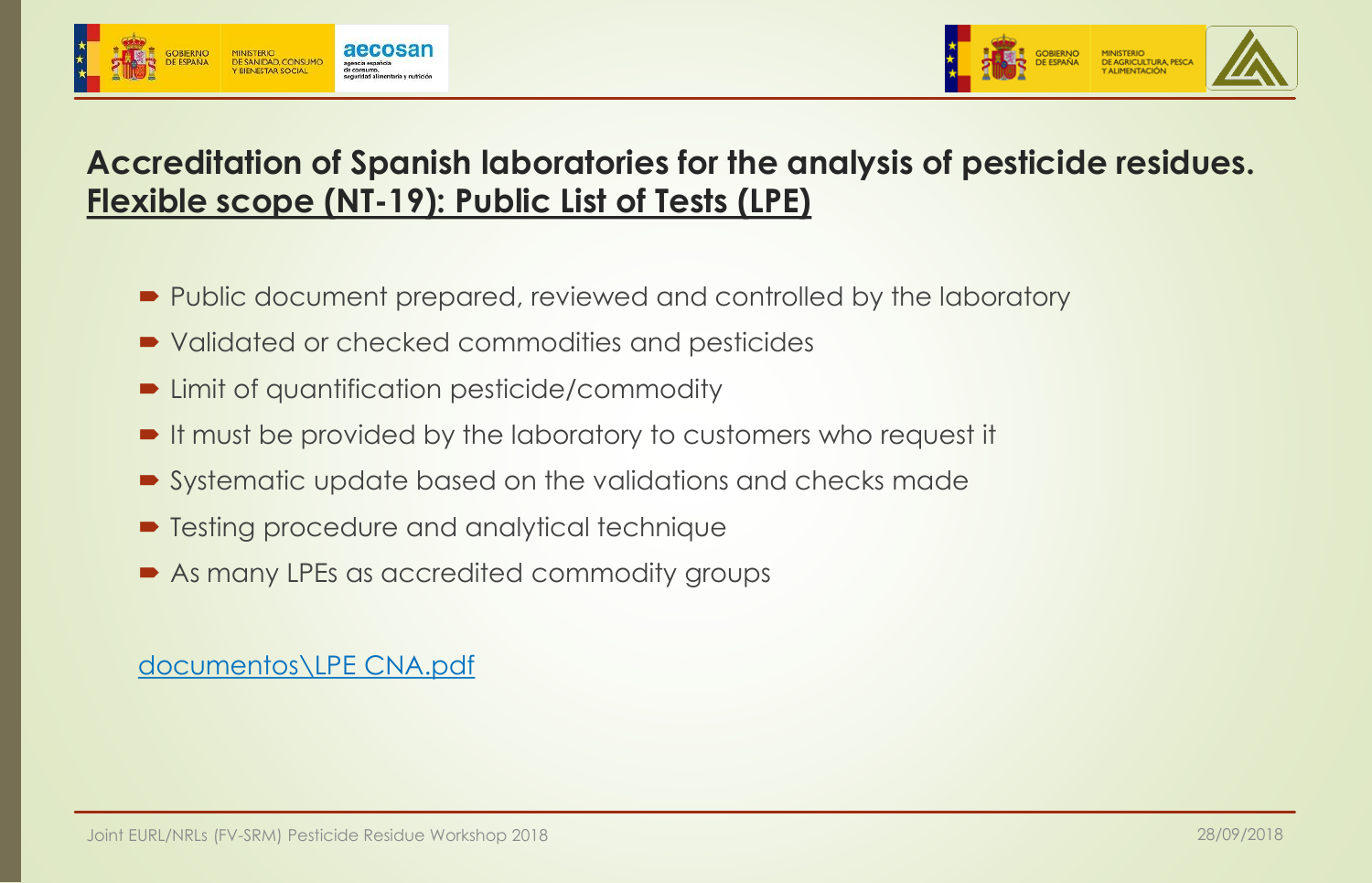



### **Accreditation of Spanish laboratories for the analysis of pesticide residues. Flexible scope (NT-19): Analytical method validation**

#### **1. Initial full validation of the analytical method**

- **Representative commodities for each commodity group (commodities more** frequently analyzed).
- Validaton parameters:
	- **D** Limit of quantification
	- **D** Linearity
	- **Precision and trueness at different levels which justify the accredited range (including limit** of quantification but not only)
	- Specifity/selectivity
- ENAC considers as guidelines requirements from SANTE document (other reference documents with an equivalent acknowledgement are accepted)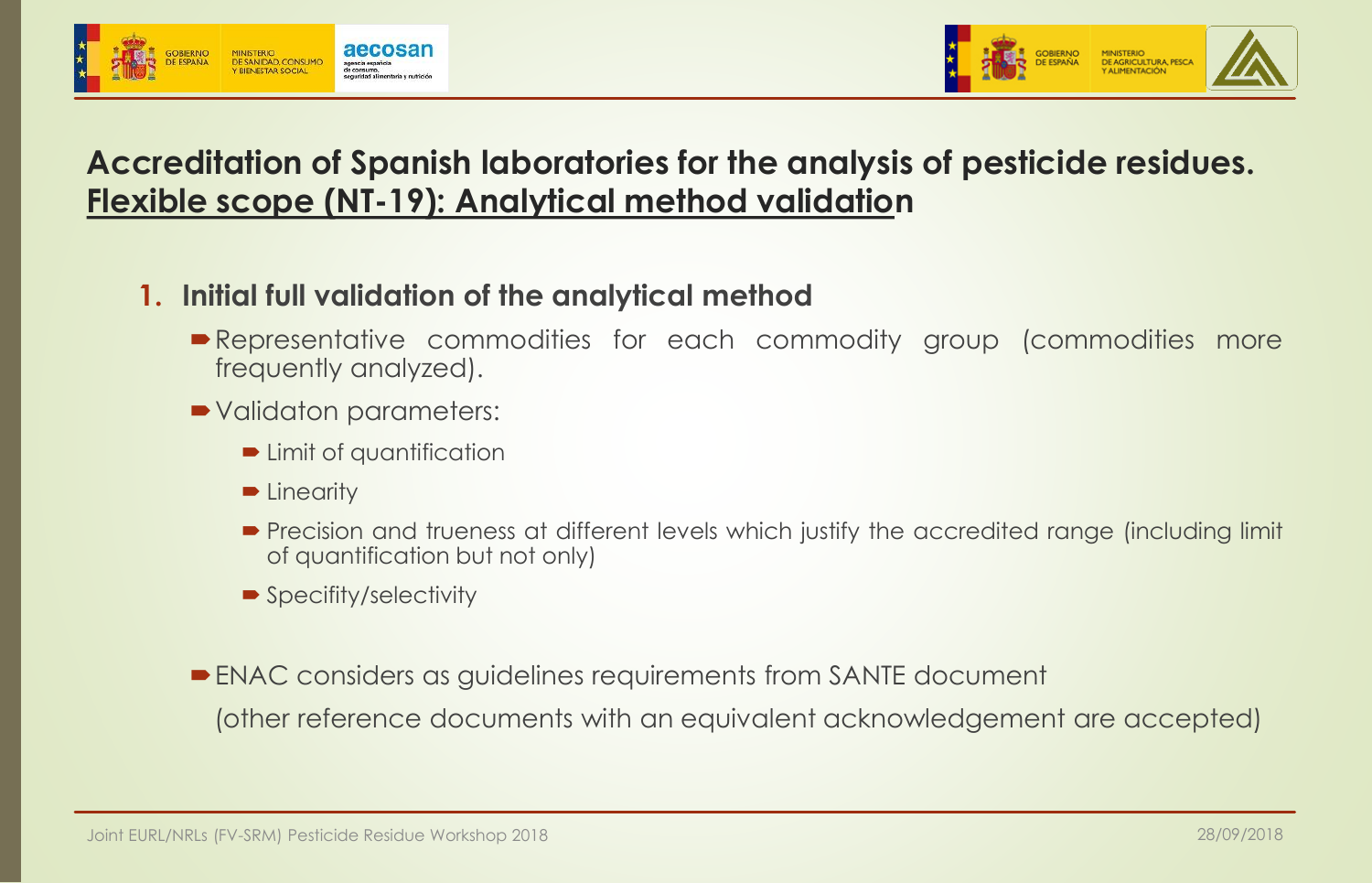

DE AGRICULTURA, PESC

### **Accreditation of Spanish laboratories for the analysis of pesticide residues. Flexible scope (NT-19): Analytical method validation**

#### **2. Extension of the scope of the method: new commodities**

- Other matrices from the same commodity group included in LPE from a group of commodities with a full initial validation
	- Checking limit of quantification:
		- Recovery
		- List of pesticides included in LPE from that group of commodites

#### **3. Extension of the scope of the method: new pesticides**

- Need to be validated using the same procedure as the full initial validation
	- New pesticide not included in existing Public List of Tests (LPEs)
	- **Pesticide included in a different LPE from the one corresponding to the requested** commodity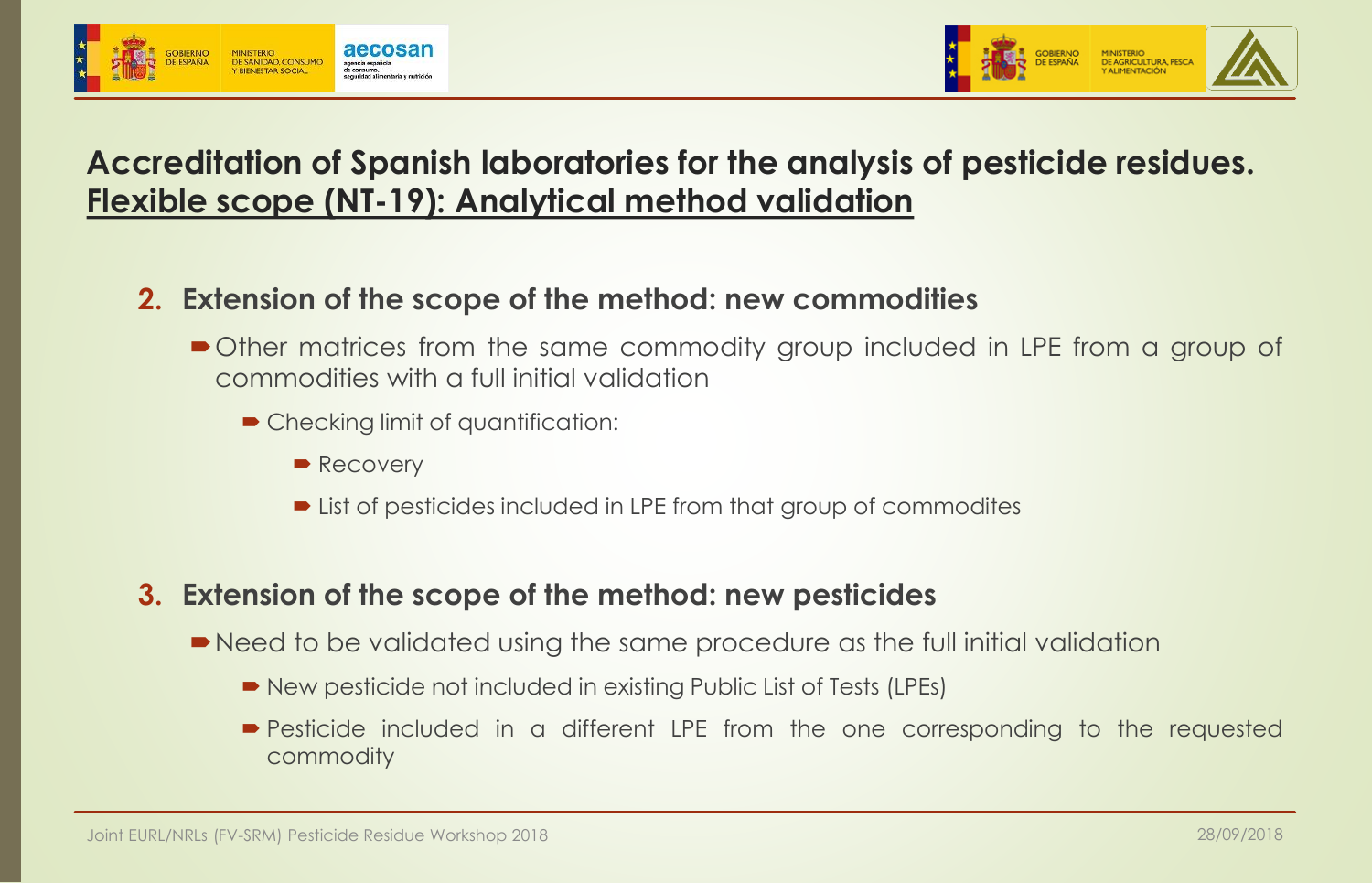



### **Accreditation of Spanish laboratories for the analysis of pesticide residues. Flexible scope (NT-19): Quality control**

- **1. Routine quality control activities**
	- Each batch of analyses:
		- Extraction control: recovery experiments
		- **Testing detector response with representative pesticides** 
			- (all pesticides must be included throughout the year)
	- Other routine control activities:
		- Blank control analyses (reagents, samples)
		- **Desimilier Linearity control**
		- $\blacksquare$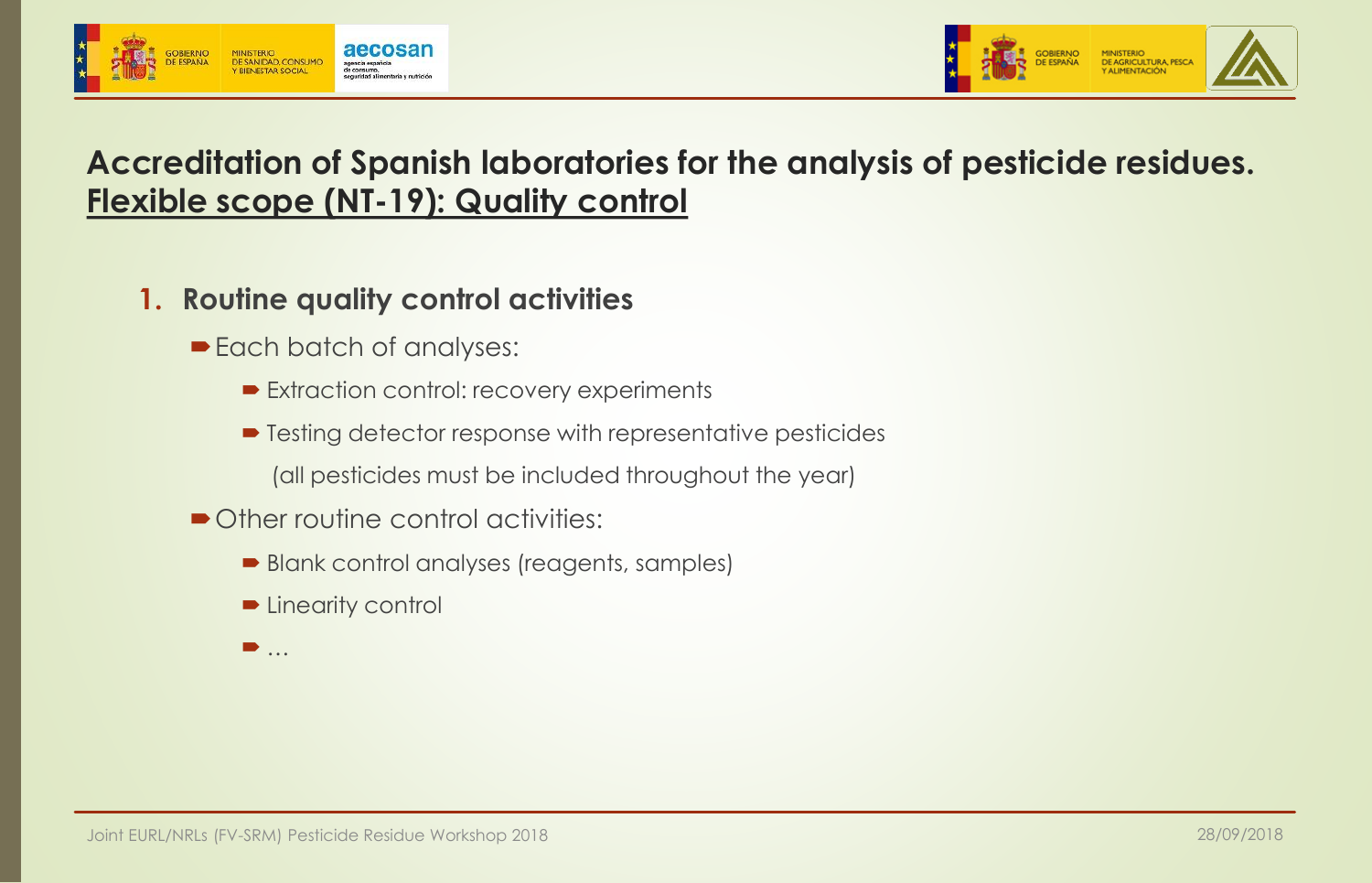



### **Accreditation of Spanish laboratories for the analysis of pesticide residues. Flexible scope (NT-19): Quality control**

#### **2. Periodic quality control activities**

■ Blind samples, replicate samples and/or reference materials

(positive samples must be included: limit of quantification, maximum residue levels)

- Commodities included in LPEs from a LOQ checking (not fully validation) require special care
- Control frequency depends on the number of samples and on the variety of usual commodities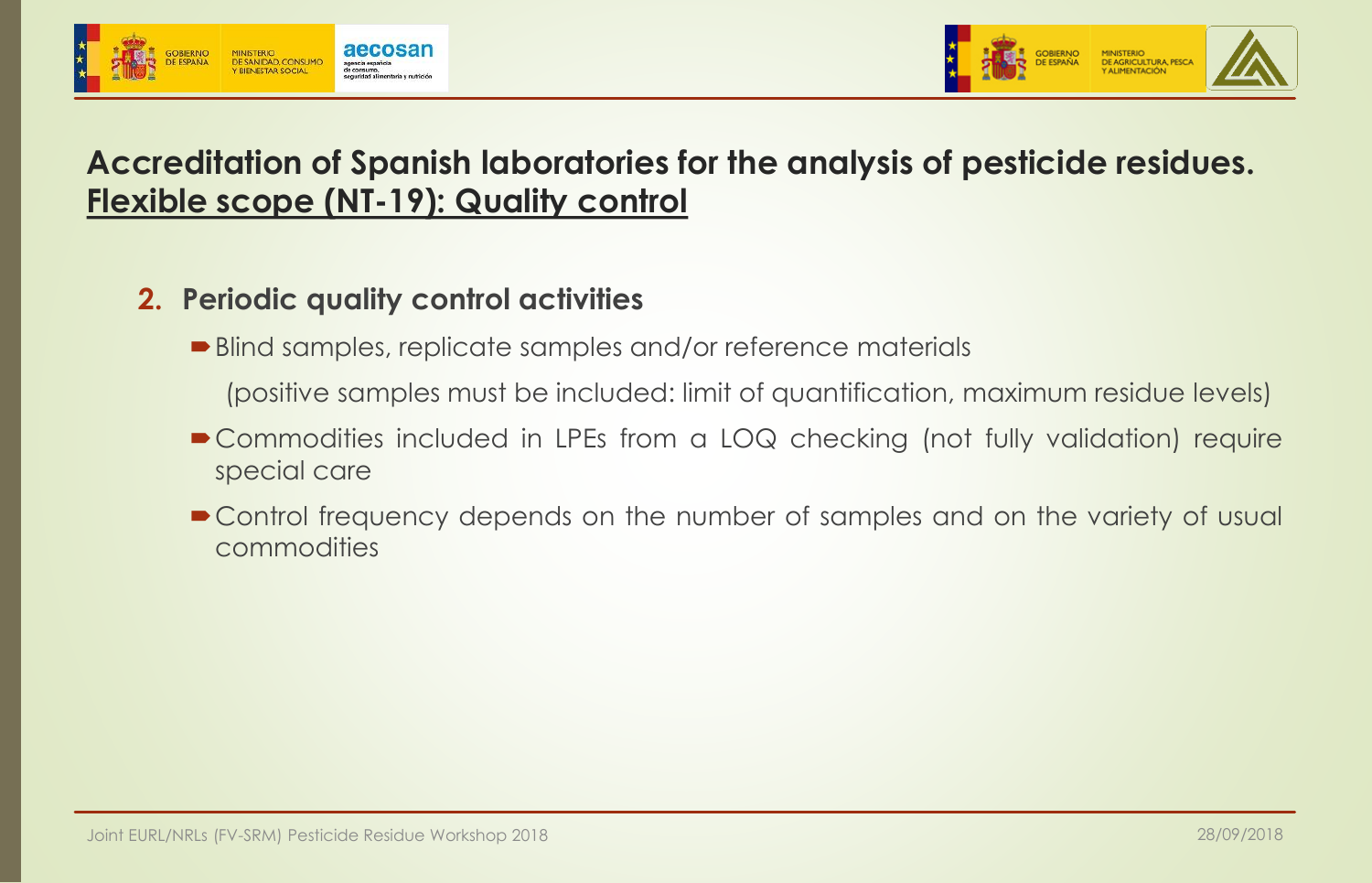



### **Accreditation of Spanish laboratories for the analysis of pesticide residues. Flexible scope (NT-19): Quality control**

- **3. Participation in Proficiency Testing**
	- Official Control Laboratories: EUPTs
	- **Other Proficiency Testing schemes: when EUPTs are not representative for all accredited commodity groups [\(https://www.enac.es/documents/7020/8a0f5a13](https://www.enac.es/documents/7020/8a0f5a13-a3b6-41a4-8919-ceb9c671aad0) a3b6-41a4-8919-ceb9c671aad0)**
	- $\blacksquare$  Not only for usual pesticides and commodities.



Proficiency Tests must include different commodities included in the scope of accreditation

Quality control results can be used to complete analytical methods validation (On going validation)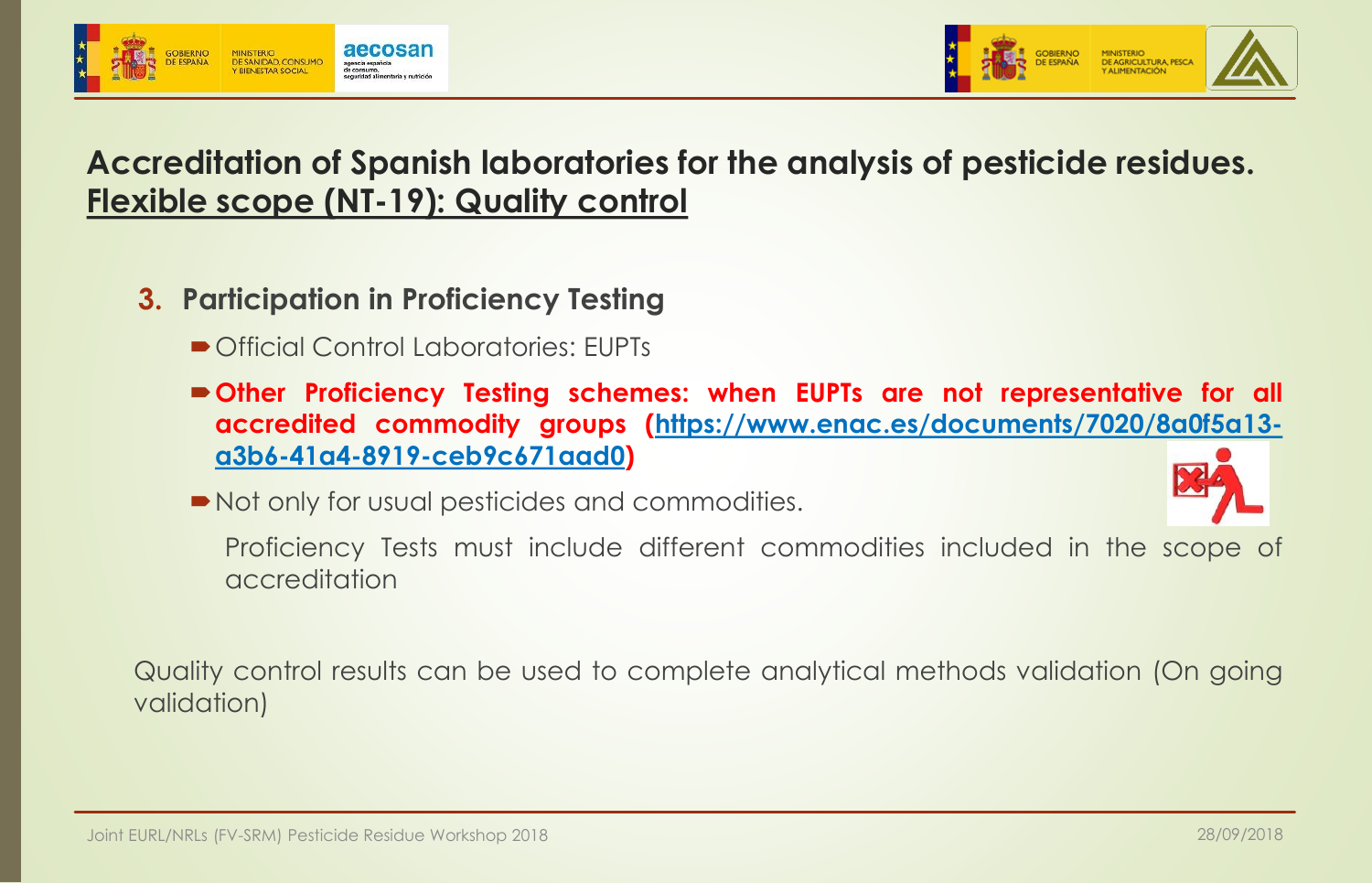



### **Accreditation of Spanish laboratories for the analysis of pesticide residues. Flexible scope (NT-19): Analyses requests**

- The laboratory must report to the client of its competence (LPEs) when an analysis requests is received.
- **The laboratory must contact the client if additional validation are required.**
- **Flexible scope implies the laboratory commitment to offer accredited analyses for any pesticide or commodity included in the technical accreditation annex, even if they are not included in the Public Lists of Tests (LPEs) when the request is received.**

**The laboratory must communicate to the client:**

**1. Additional validation is required.**



- **2. If validation results do not fulfil the requirements, an accredited report will not be issued.**
- **3. The period of time needed to issue the analysis report will be longer than usual.**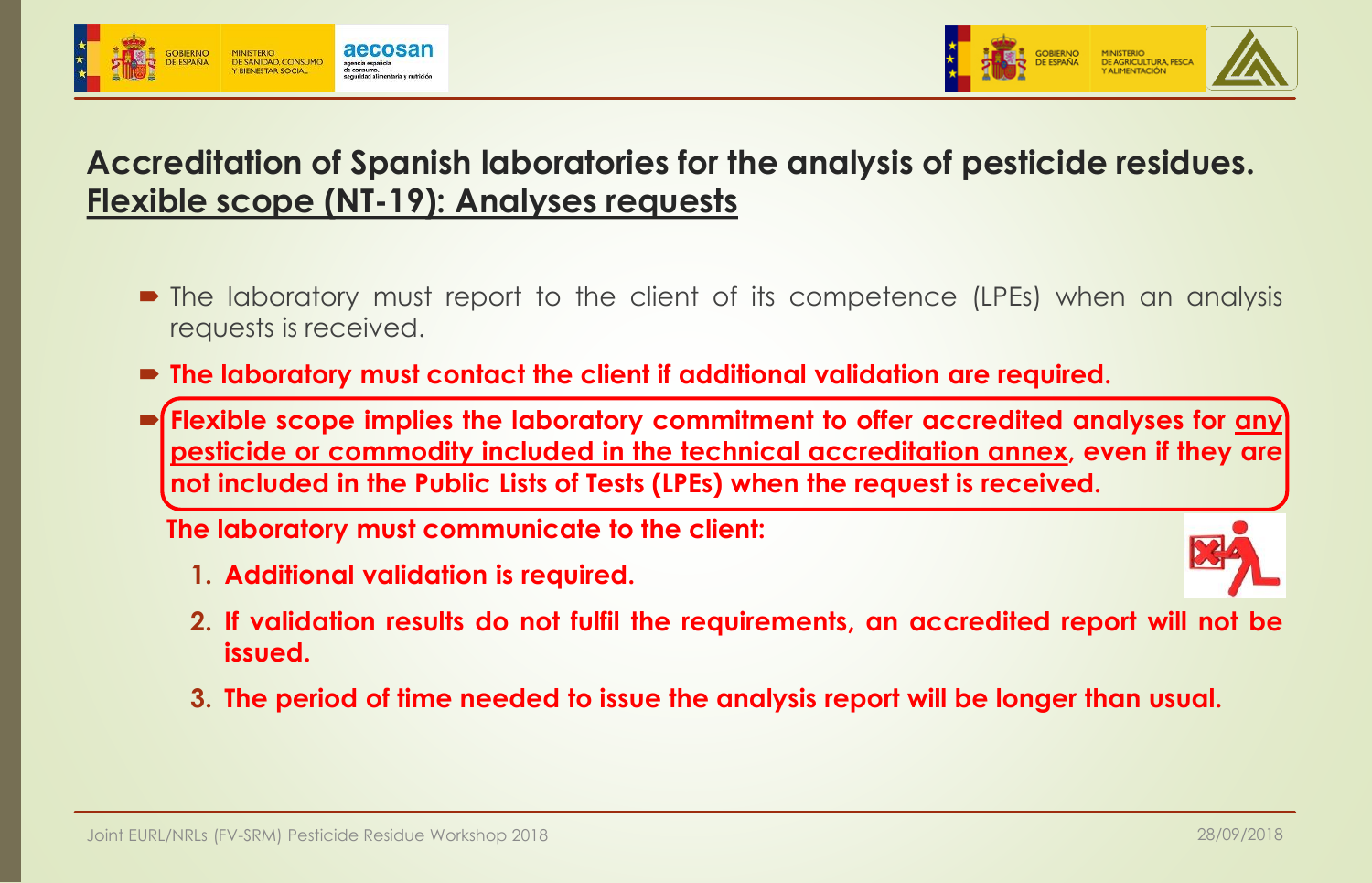



### **Accreditation of Spanish laboratories for the analysis of pesticide residues. Flexible scope (NT-19): Audits**

- **Analyses in the presence of the auditor team: commodities and/or pesticides analyses included in the scope but not previously validated (not included in LPEs) could be required:**
	- **15 days in advance**
	- **During the audit:**
		- **Verification of validation results**
		- **Analysis**
- Verification of implementation and effectiveness in management control of LPEs.

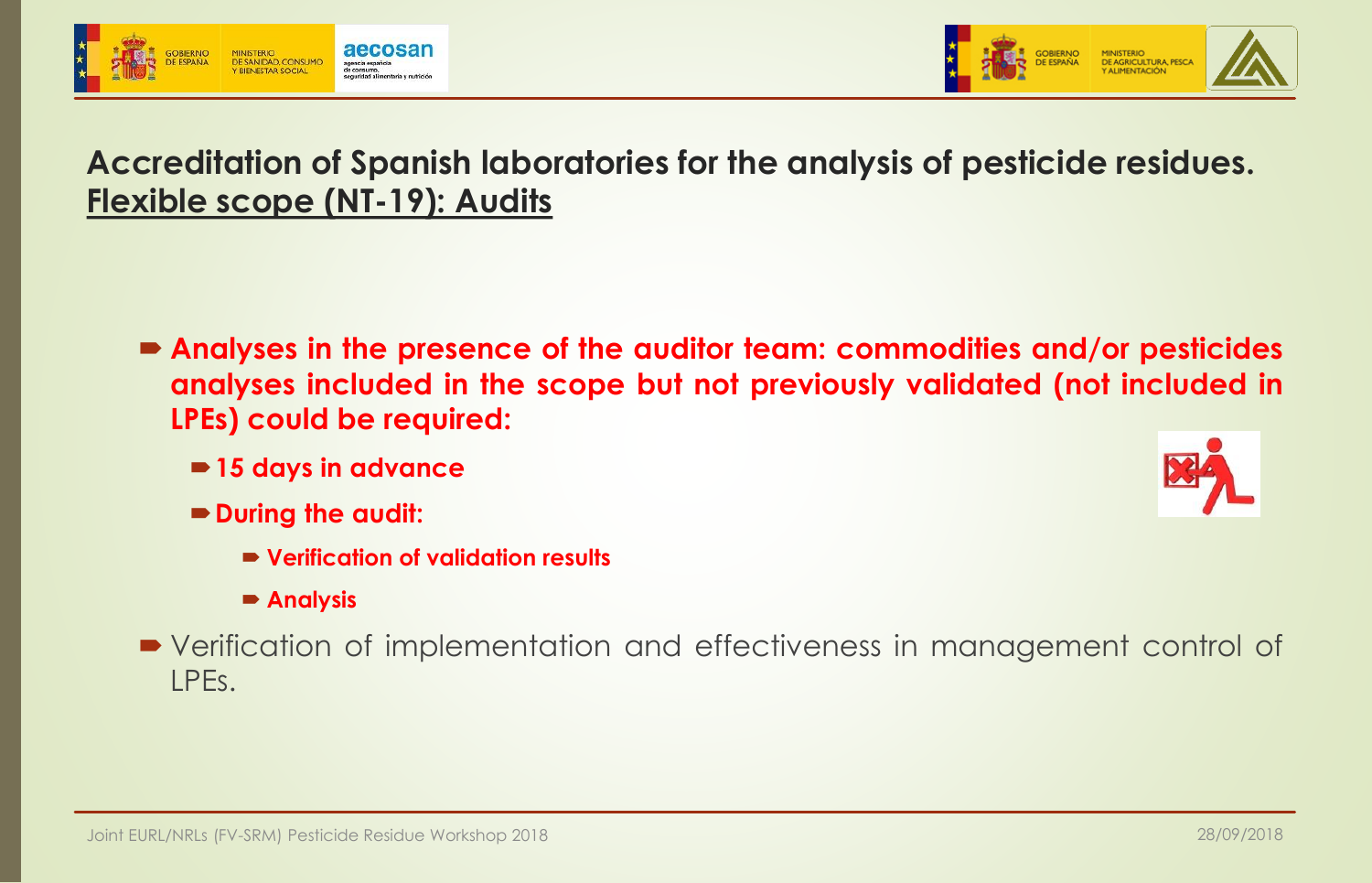



### **Accreditation of Spanish laboratories for the analysis of pesticide residues. NT-55: Reference laboratories in agrifood area: policy on participation in the accreditation system**

 ENAC will consider suitable decisions, practices and analytical procedures used by Official Control Laboratories (OfLs) which follow instructions, guidelines, recommendations or published documents from NRLs or EURLs

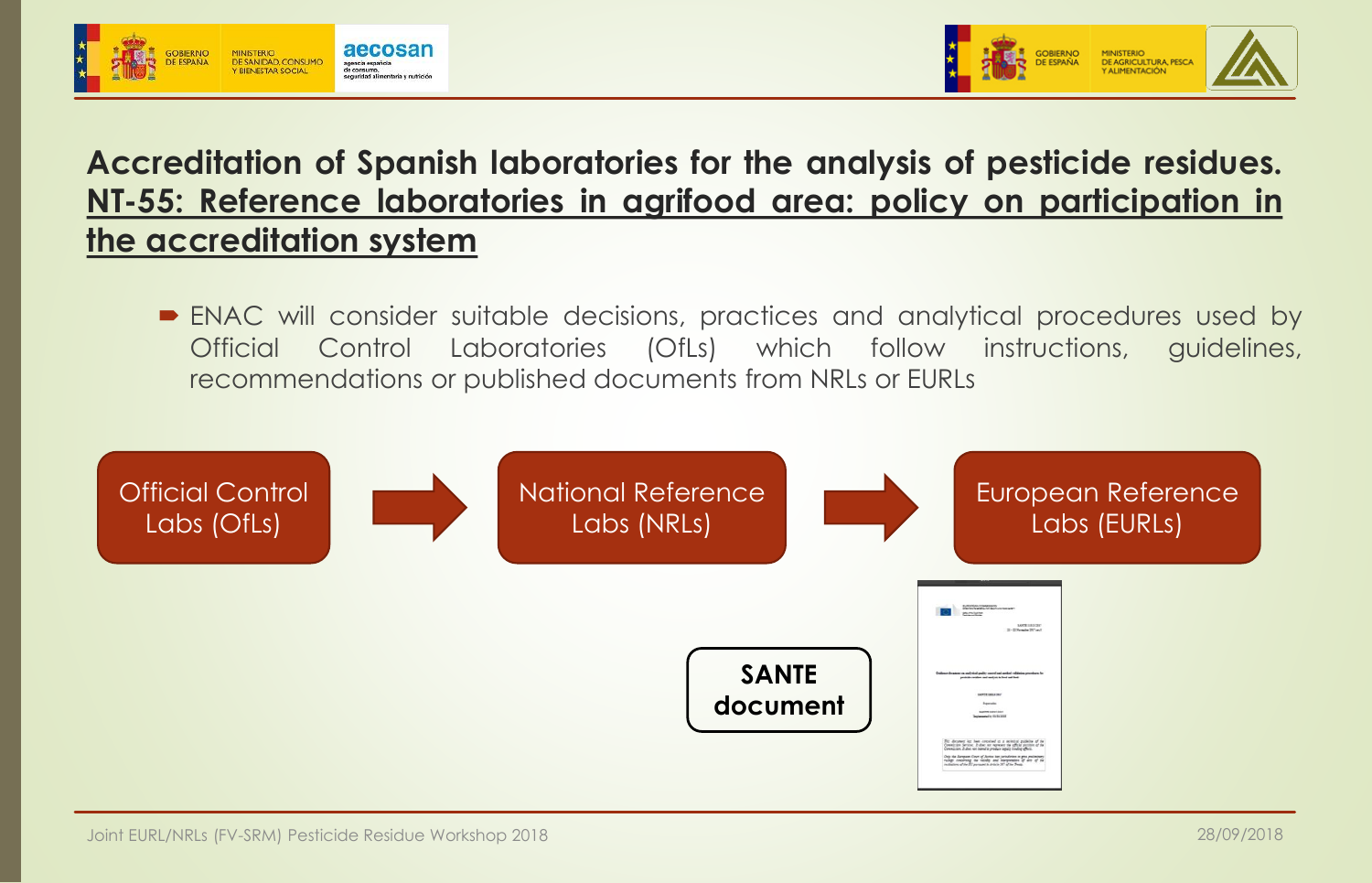### **Accreditation of Spanish laboratories for the analysis of pesticide residues. Main difficulties encountered with the accreditation bodies: summary**

- **Fixed scope**:
	- Analyzing pesticides/commodities not included in the scope is not allowed
	- Extension of the scope requires ENAC audit
	- **PTs different from EUPTs (when not representative)**

#### **Flexible scope:**

- Extensive experience of the lab required
- Management control of LPEs: hard-working, time consuming, personnel required
- **PTs different from EUPTs (when not representative)**
- Laboratory commitment to offer accredited analyses for any pesticide or commodity included in the technical accreditation annex (LPEs) when requested (additional validations): clients/audits

#### **Different criteria among auditors** (e.g.: SOPs, QCs, extension of the scope, …)





EUPT-FV19: 58% (18 of 31)